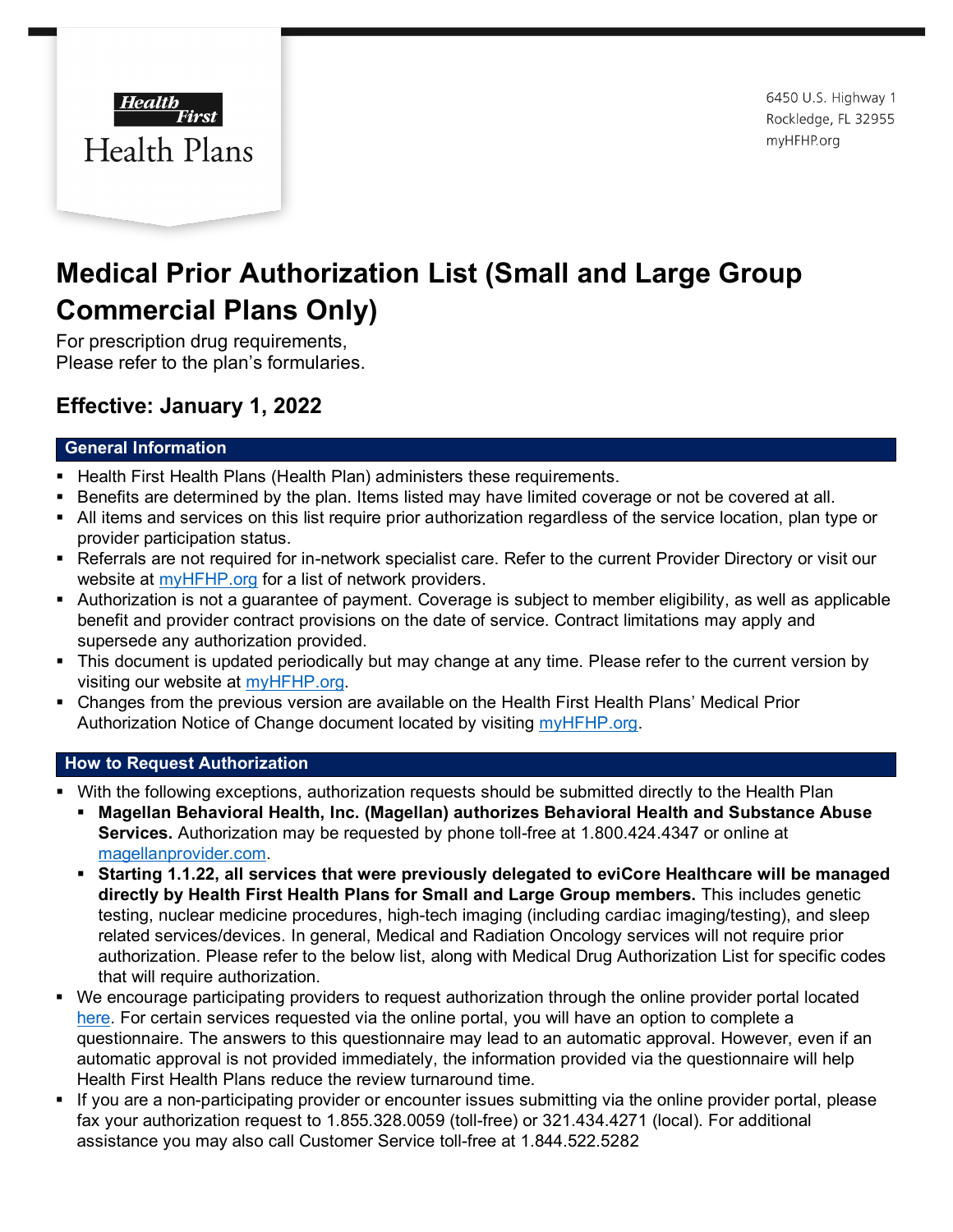### **Out-Of-Network Services**

- For HMO members, all out-of-network services require authorization.
- For POS/PPO members (plans with out-of-network coverage), authorization is required for out-of-network services only if the service is listed in the below chart, or if an in-network exception is being requested. If an in-network exception is being requested, please include details regarding the reason for the exception request (e.g. services not available in-network, continuity of care, etc.).

| Category                               | <b>Additional Info</b>                                                                                                                                                                                                                                                                                                                                                                                                                                     | <b>Codes</b>                                                                                                                                                                                                                                                         |
|----------------------------------------|------------------------------------------------------------------------------------------------------------------------------------------------------------------------------------------------------------------------------------------------------------------------------------------------------------------------------------------------------------------------------------------------------------------------------------------------------------|----------------------------------------------------------------------------------------------------------------------------------------------------------------------------------------------------------------------------------------------------------------------|
| <b>Airway Clearance Devices</b>        | The Vest, Intrapulmonary Percussive<br>Ventilation (IPV)                                                                                                                                                                                                                                                                                                                                                                                                   | E0481, E0482, E0483                                                                                                                                                                                                                                                  |
| Air Transportation (non-<br>emergent)  | Non-urgent ambulance transportation<br>by air between specified locations.                                                                                                                                                                                                                                                                                                                                                                                 | A0430, A0431, A0435, A0436,<br>S9960, S9961                                                                                                                                                                                                                          |
| Autologous Chondrocyte<br>Implantation |                                                                                                                                                                                                                                                                                                                                                                                                                                                            | 27412, J7330, S2112                                                                                                                                                                                                                                                  |
| <b>Bariatric Surgery</b>               |                                                                                                                                                                                                                                                                                                                                                                                                                                                            | 43644, 43645, 43647, 43648,<br>43659, 43770, 43771, 43772,<br>43773, 43774, 43775, 43842,<br>43843, 43845, 43846, 43847,<br>43848, 43860, 43881, 43882,<br>43886, 43887, 43888                                                                                       |
| <b>Behavioral Health</b>               | For services listed here please submit<br>request directly to the Health Plan. For<br>services not listed here please contact<br>Magellan for further assistance.<br>1.800.424.4347 or online at<br>magellanprovider.com.<br>Please note, all neuropsychological<br>testing requests should be sent to the<br>Health Plan for review. If the testing<br>reveals a behavioral or mental health<br>diagnosis, all claims should be<br>submitted to Magellan. | 90867, 90868, 90869, 96132,<br>96133, 97151, 97152, 97153,<br>97154, 97155, 97156, 97157,<br>97158, 0362T, 0373T                                                                                                                                                     |
| <b>Bone Growth Stimulators</b>         |                                                                                                                                                                                                                                                                                                                                                                                                                                                            | E0747, E0748, E0749, E0760                                                                                                                                                                                                                                           |
| <b>Breast Related Surgeries</b>        | If the member has a personal diagnosis<br>of breast cancer for which this surgery<br>is being performed, all codes listed<br>except for DIEP flap reconstruction<br>(S2067, S2068) and mastectomy for<br>gynecomastia (19300) do not require<br>prior authorization.                                                                                                                                                                                       | 11920, 11921, 11970, 11971,<br>19300, 19301, 19302, 19303,<br>19305, 19306, 19307, 19316,<br>19318, 19325, 19328, 19330,<br>19340, 19342, 19350, 19355,<br>19357, 19361, 19364, 19367,<br>19368, 19369, 19370, 19371,<br>19380, 19396, L8600, S2066,<br>S2067, S2068 |
| <b>Bronchial Thermoplasty</b>          |                                                                                                                                                                                                                                                                                                                                                                                                                                                            | 31660, 31661, C9751                                                                                                                                                                                                                                                  |
| Capsule Endoscopy                      |                                                                                                                                                                                                                                                                                                                                                                                                                                                            | 91110, 91111, 91112, 91113                                                                                                                                                                                                                                           |
| <b>Cardiac Rehabilitation</b>          | Coverage is limited to 36 visits per<br>lifetime. Prior authorization is required<br>for more than 36 visits per lifetime.                                                                                                                                                                                                                                                                                                                                 | 93797, 93798                                                                                                                                                                                                                                                         |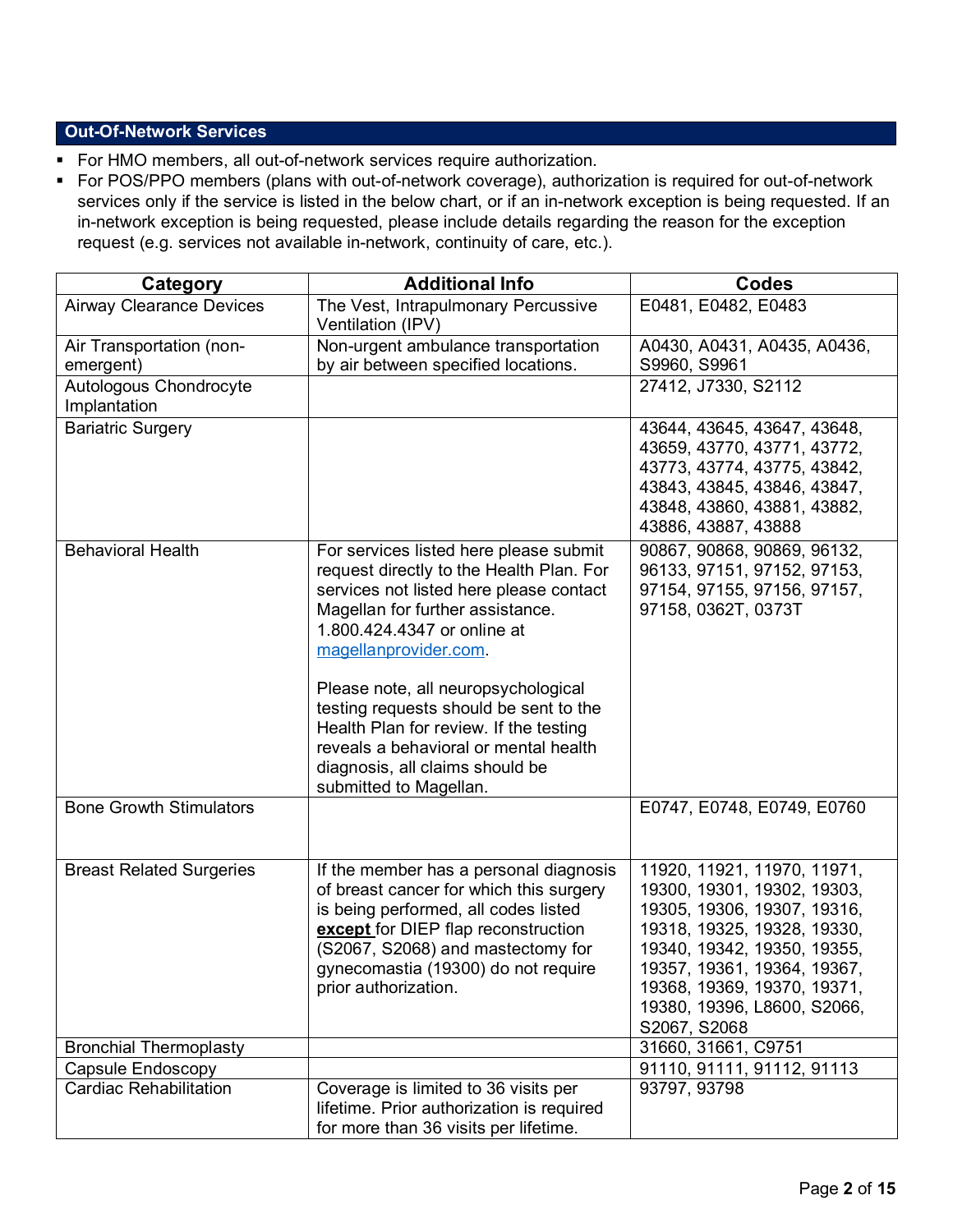| Cardiac / Cardiovascular | Aortic Valve Replacement, vascular      | 0643T, 0645T, 0646T, 33440, |
|--------------------------|-----------------------------------------|-----------------------------|
| Surgery                  | grafting, implantables (i.e. OPTIMIZER) | 33866, C1824, C9759, C9760, |
|                          |                                         | L8670                       |
| Category III Codes / New | These codes may be considered           | 0042T, 0054T, 0055T, 0071T, |
| Technology               | experimental and/or investigational and | 0072T, 0075T, 0076T, 0100T, |
|                          | may not be covered by the Health Plan.  | 0101T, 0102T, 0106T, 0107T, |
|                          |                                         | 0108T, 0109T, 0110T, 0174T, |
|                          |                                         | 0175T, 0184T, 0198T, 0200T, |
|                          |                                         | 0201T, 0207T, 0208T, 0209T, |
|                          |                                         | 0210T, 0211T, 0212T, 0232T, |
|                          |                                         | 0234T, 0235T, 0236T, 0237T, |
|                          |                                         |                             |
|                          |                                         | 0238T, 0249T, 0253T, 0263T, |
|                          |                                         | 0264T, 0265T, 0266T, 0267T, |
|                          |                                         | 0268T, 0269T, 0270T, 0271T, |
|                          |                                         | 0272T, 0273T, 0278T, 0312T, |
|                          |                                         | 0313T, 0314T, 0315T, 0316T, |
|                          |                                         | 0317T, 0329T, 0330T, 0333T, |
|                          |                                         | 0335T, 0338T, 0339T, 0341T, |
|                          |                                         | 0342T, 0345T, 0347T, 0348T, |
|                          |                                         | 0349T, 0350T, 0351T, 0352T, |
|                          |                                         | 0353T, 0354T, 0358T, 0377T, |
|                          |                                         | 0378T, 0379T, 0380T, 0394T, |
|                          |                                         | 0395T, 0397T, 0398T, 0402T, |
|                          |                                         | 0403T, 0404T, 0408T, 0408T, |
|                          |                                         | 0409T, 0410T, 0411T, 0412T, |
|                          |                                         | 0413T, 0414T, 0415T, 0416T, |
|                          |                                         | 0417T, 0418T, 0419T, 0420T, |
|                          |                                         | 0421T, 0422T, 0424T, 0425T, |
|                          |                                         | 0426T, 0427T, 0428T, 0429T, |
|                          |                                         | 0430T, 0431T, 0432T, 0433T, |
|                          |                                         | 0434T, 0435T, 0436T, 0437T, |
|                          |                                         | 0440T, 0441T, 0442T, 0443T, |
|                          |                                         | 0444T, 0445T, 0446T, 0447T, |
|                          |                                         | 0448T, 0449T, 0450T, 0457T, |
|                          |                                         | 0463T, 0464T, 0465T, 0466T, |
|                          |                                         | 0467T, 0468T, 0469T, 0470T, |
|                          |                                         | 0471T, 0472T, 0473T, 0474T, |
|                          |                                         | 0479T, 0480T, 0481T, 0483T, |
|                          |                                         | 0484T, 0485T, 0486T, 0487T, |
|                          |                                         | 0488T, 0489T, 0490T, 0491T, |
|                          |                                         | 0492T, 0493T, 0494T, 0495T, |
|                          |                                         | 0496T, 0497T, 0498T, 0499T, |
|                          |                                         | 0500T, 0509T, 0510T, 0511T, |
|                          |                                         | 0512T, 0513T, 0514T, 0515T, |
|                          |                                         | 0516T, 0517T, 0518T, 0519T, |
|                          |                                         | 0520T, 0521T, 0522T, 0523T, |
|                          |                                         | 0524T, 0533T, 0534T, 0535T, |
|                          |                                         | 0536T, 0541T, 0542T, 0543T, |
|                          |                                         |                             |
|                          |                                         | 0544T, 0545T, 0546T, 0547T, |
|                          |                                         | 0548T, 0549T, 0550T, 0551T, |
|                          |                                         | 0552T, 0553T, 0559T, 0560T, |
|                          |                                         | 0561T, 0562T, 0563T, 0564T, |
|                          |                                         | 0565T, 0566T, 0567T, 0568T, |
|                          |                                         | 0569T, 0570T, 0571T, 0572T, |
|                          |                                         | 0573T, 0574T, 0575T, 0576T, |
|                          |                                         | 0578T, 0579T, 0580T, 0581T, |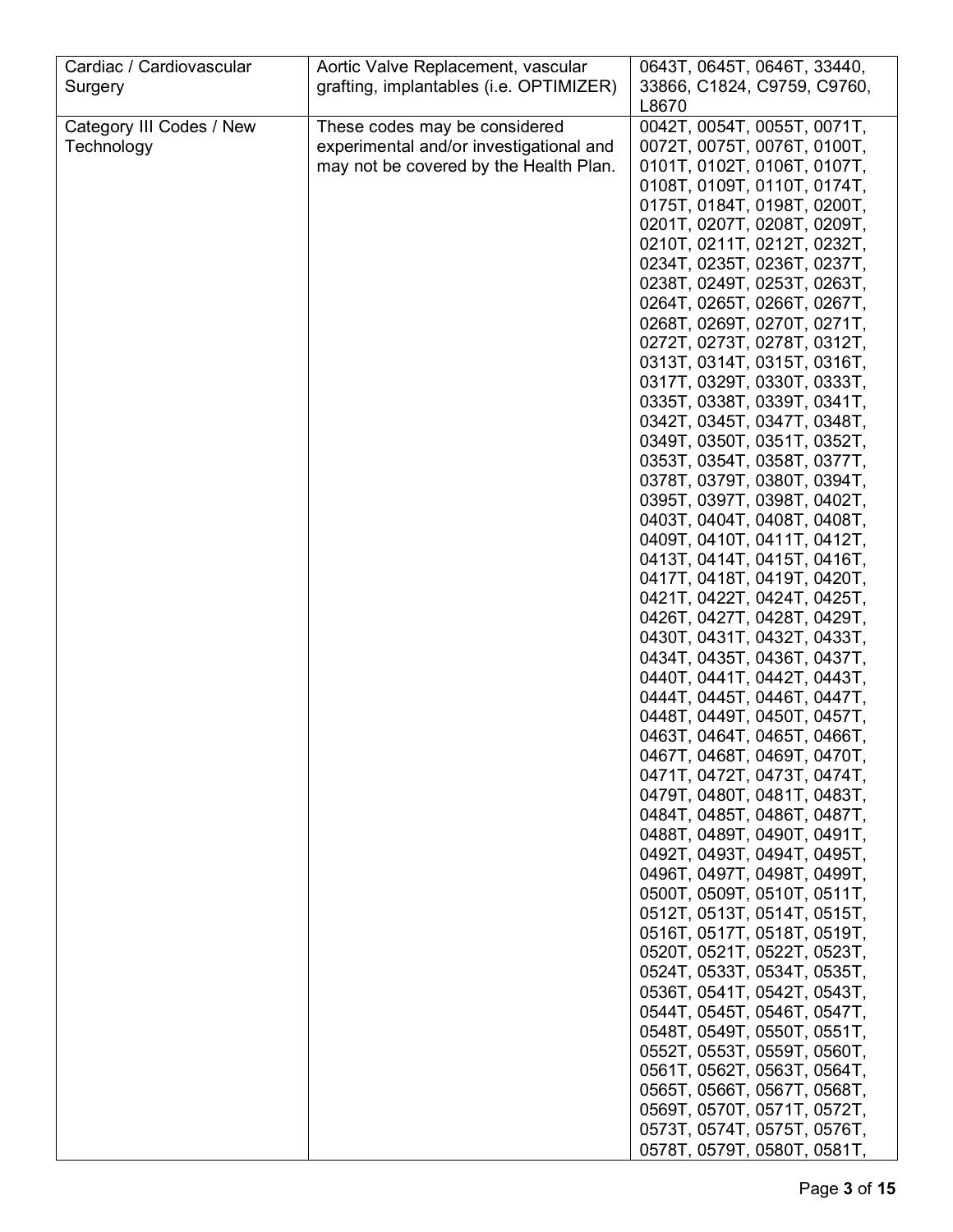|                                    |                                                                             | 0582T, 0583T, 0584T, 0585T, |
|------------------------------------|-----------------------------------------------------------------------------|-----------------------------|
|                                    |                                                                             | 0586T, 0587T, 0588T, 0589T, |
|                                    |                                                                             | 0590T, 0594T, 0596T, 0597T, |
|                                    |                                                                             | 0598T, 0599T, 0600T, 0601T, |
|                                    |                                                                             | 0602T, 0603T, 0604T, 0605T, |
|                                    |                                                                             |                             |
|                                    |                                                                             | 0606T, 0607T, 0608T, 0613T, |
|                                    |                                                                             | 0614T, 0615T, 0616T, 0617T, |
|                                    |                                                                             | 0618T, 0619T, 0620T, 0623T, |
|                                    |                                                                             | 0624T, 0625T, 0626T, 0631T, |
|                                    |                                                                             | 0632T, 0639T, 0647T, 0652T, |
|                                    |                                                                             | 0654T, 0671T, 0672T, 0673T, |
|                                    |                                                                             | 0674T, 0675T, 0676T, 0677T, |
|                                    |                                                                             | 0678T, 0679T, 0680T, 0681T, |
|                                    |                                                                             | 0682T, 0683T, 0684T, 0685T, |
|                                    |                                                                             | 0686T, 0687T, 0688T, 0689T, |
|                                    |                                                                             | 0690T, 0691T, 0692T, 0693T, |
|                                    |                                                                             | 0694T, 0695T, 0696T, 0697T, |
|                                    |                                                                             |                             |
|                                    |                                                                             | 0698T, 0699T, 0700T, 0701T, |
|                                    |                                                                             | 0702T, 0703T, 0704T, 0705T, |
|                                    |                                                                             | 0706T, 0707T, 0708T, 0709T, |
|                                    |                                                                             | 0710T, 0711T, 0712T, 0713T, |
|                                    |                                                                             | 0061U, 0091U, 0092U, 0117U, |
|                                    |                                                                             | 0119U, 33340, 48160, 61630, |
|                                    |                                                                             | 61635, 61640, 61641, 61642, |
|                                    |                                                                             | 66174, 66175, 83704, A4555, |
|                                    |                                                                             | A9155, E0446, E0766, G0341, |
|                                    |                                                                             | G0428, G0460, L8605, P2028, |
|                                    |                                                                             | P2029, Q0506, S2095, S2107, |
|                                    |                                                                             | S2117, S2118, S2120, S2202, |
|                                    |                                                                             | S2230, S2235, S2270, S2325, |
|                                    |                                                                             | S2342, S2348, S2350, S2351, |
|                                    |                                                                             |                             |
|                                    |                                                                             | S2400, S2401, S2402, S2403, |
|                                    |                                                                             | S2404, S2405, S2409, S2411, |
|                                    |                                                                             | S3650, S3652, S3900, S8030, |
|                                    |                                                                             | S8040, S8055, S8080, S8940, |
|                                    |                                                                             | S8948, S9001, S9024, S9025, |
|                                    |                                                                             | S9055, S9056, S9090         |
| Chimeric Antigen Receptor T-       | All services related to CAR-T therapy                                       | 0537T, 0538T, 0539T, 0540T  |
| Cell Therapy (CAR-T)               | require prior authorization regardless of<br>if code is listed here or not. |                             |
|                                    | All services related to a clinical trial                                    |                             |
| <b>Clinical Trials</b>             |                                                                             |                             |
|                                    | require authorization through the Health                                    |                             |
|                                    | Plan.                                                                       |                             |
| <b>Compression Garments</b>        |                                                                             | A6531, A6532, A6545         |
| <b>Continuous Glucose Monitors</b> |                                                                             | 95249, A9276, A9277, A9278, |
| and Supplies                       |                                                                             | K0553, K0554, S1030, S1031, |
|                                    |                                                                             | S1034, S1035, S1036, S1037  |
| <b>Continuous Passive Motion</b>   |                                                                             | E0935, E0936                |
| Devices (CPM)                      |                                                                             |                             |
| <b>Cranial Remolding Device</b>    |                                                                             | S1040                       |
| DaTscan                            |                                                                             | A9584                       |
| <b>Dental Services</b>             | Any dental (tooth related) service                                          |                             |
|                                    |                                                                             |                             |
|                                    | requires prior authorization regardless                                     |                             |
|                                    | of if code is listed or not on this list (also                              |                             |
|                                    | see Maxillofacial section below).                                           |                             |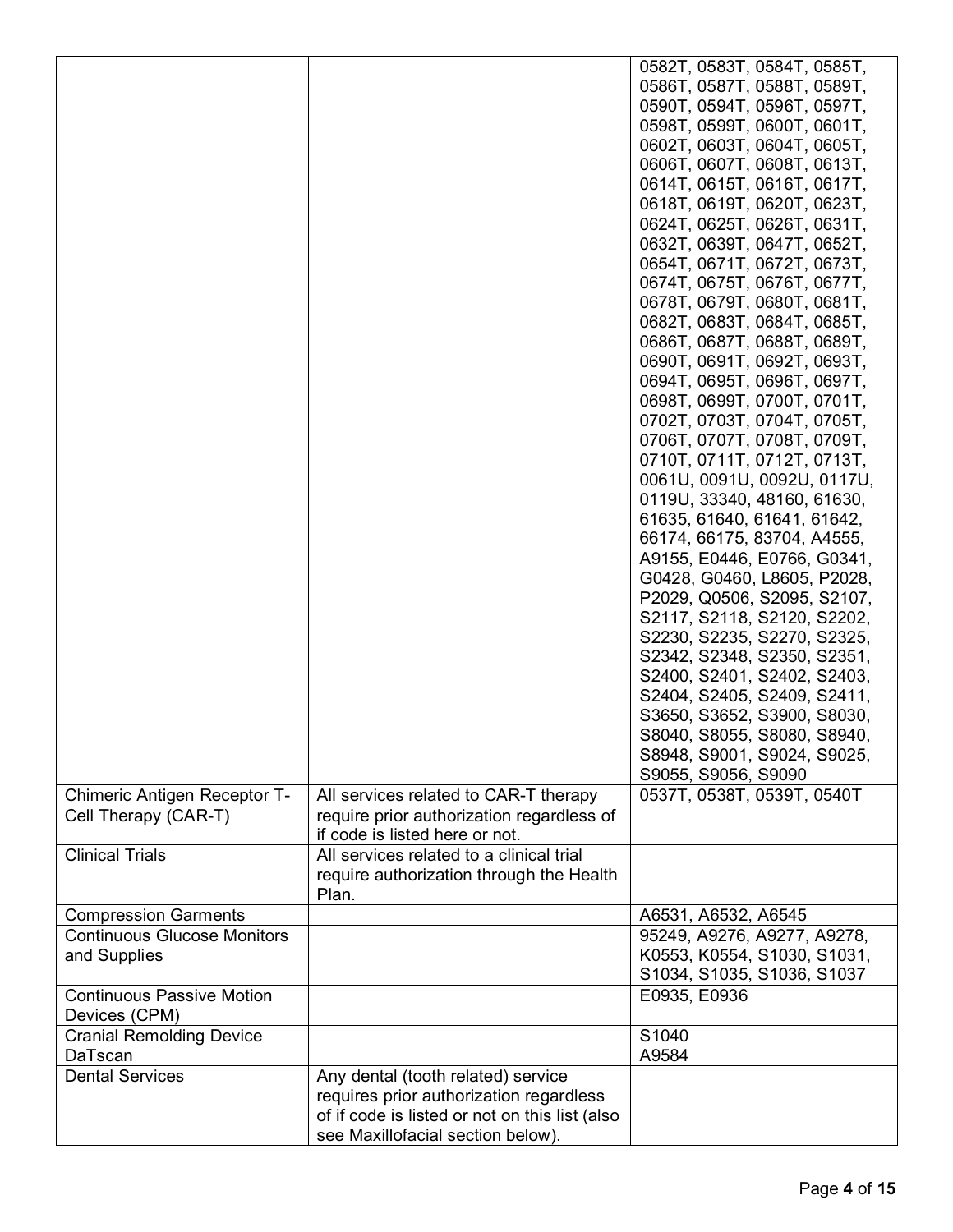| <b>Diabetic Test Supplies</b>                      | No authorization is required for Abbott<br>Products (Freestyle, Freestyle Lite,<br>Freedom Lite, Precision Xtra). All other<br>brands, please submit a Medical<br><b>Authorization Form if supplies will be</b><br>obtained from DME. If supplies will be<br>obtained through a pharmacy, please<br>submit via Pharmacy Authorization<br>Form.<br>**Please note that for plans with \$0 cost<br>share, all preferred diabetic test meters<br>and supplies must be obtained from<br>Health First Family Pharmacy to be<br>covered.** | A4250, A4252, A4253, A4255,<br>A4256, A4257, A4258, A4259,<br>E0607, E2100, E2101                                                                                                                                    |
|----------------------------------------------------|-------------------------------------------------------------------------------------------------------------------------------------------------------------------------------------------------------------------------------------------------------------------------------------------------------------------------------------------------------------------------------------------------------------------------------------------------------------------------------------------------------------------------------------|----------------------------------------------------------------------------------------------------------------------------------------------------------------------------------------------------------------------|
| <b>Drug Testing</b>                                | Authorization is only required for out-of-<br>network labs or for greater than 15 drug<br>tests within the calendar year (January-<br>December). If the request is due to<br>greater than 15 tests within the year,<br>please indicate on your request the<br>reason for the additional tests and how<br>many tests the member has had to<br>date.                                                                                                                                                                                  | 0006U, 0007U, 0011U, 0025U,<br>0054U, 0082U, 0083U, 0093U,<br>0110U, 0116U, 0143U, 0144U,<br>0145U, 0146U, 0147U, 0148U,<br>0149U, 0150U, 80305, 80306,<br>80307, 83789, 83992, G0480,<br>G0481, G0482, G0483, G0659 |
| <b>Dynamic Extension/Flexion</b><br><b>Devices</b> | Dynasplint                                                                                                                                                                                                                                                                                                                                                                                                                                                                                                                          | E1800, E1802, E1805, E1810,<br>E1812, E1815, E1825, E1830,<br>E1840                                                                                                                                                  |
| Ear / Hearing Related Devices,<br>Surgery, Testing | Otoplasty, Cochlear implant, auditory<br>implant, bone anchored hearing aid                                                                                                                                                                                                                                                                                                                                                                                                                                                         | 69300, 69710, 69711, 69714,<br>69715, 69717, 69718, 69930,<br>92517, 92518, 92519                                                                                                                                    |
| <b>External Defibrillator</b>                      | LifeVest                                                                                                                                                                                                                                                                                                                                                                                                                                                                                                                            | K0606                                                                                                                                                                                                                |
| <b>Eye Related Surgery</b>                         | Intacs, Blepharoplasty, Entropion repair,<br>Ectropion repair                                                                                                                                                                                                                                                                                                                                                                                                                                                                       | 15820, 15821, 15822, 15823,<br>65785, 66989, 66991, 67900,<br>67901, 67902, 67903, 67904,<br>67906, 67908, 67909, 67911,<br>67912, 67914, 67915, 67916,<br>67917, 67921, 67922, 67923,<br>67924, 68841, 0621T, 0622T |
| Eye and Ear Implants and<br>Accessories            |                                                                                                                                                                                                                                                                                                                                                                                                                                                                                                                                     | C1839, L8609, L8610, L8613,<br>L8614, L8615, L8619, L8624,<br>L8627, L8628, L8629, L8691,<br>L8692, L8693,                                                                                                           |
| <b>Facial Surgery</b>                              | Rhytidectomy, genioplasty, mandibular<br>augmentation, cheek augmentation                                                                                                                                                                                                                                                                                                                                                                                                                                                           | 15824, 15825, 15826, 15828,<br>15829, 21120, 21121, 21122,<br>21123, 21125, 21127, 21137,<br>21138, 21139, 21270                                                                                                     |
| Gastrectomy                                        | Non-bariatric (surgical treatment for<br>GERD)                                                                                                                                                                                                                                                                                                                                                                                                                                                                                      | 43633, 43659                                                                                                                                                                                                         |
| <b>Gender Reassignment</b>                         | Codes may not be exclusive to Gender<br>Reassignment.                                                                                                                                                                                                                                                                                                                                                                                                                                                                               | 54125, 54520, 54660, 54690,<br>55180, 55970, 55980, 56625,<br>56800, 56805, 57110, 57291,<br>57292, 57295, 57296, 57426                                                                                              |
| <b>Genetic Testing</b>                             | All genetic testing requires prior<br>authorization. Effective 1.1.22, these<br>requests should be submitted directly to<br>Health First Health Plans.                                                                                                                                                                                                                                                                                                                                                                              |                                                                                                                                                                                                                      |
| <b>GERD Treatment / Procedures</b>                 | LINX, Stretta                                                                                                                                                                                                                                                                                                                                                                                                                                                                                                                       | 43257, 43284, 43285                                                                                                                                                                                                  |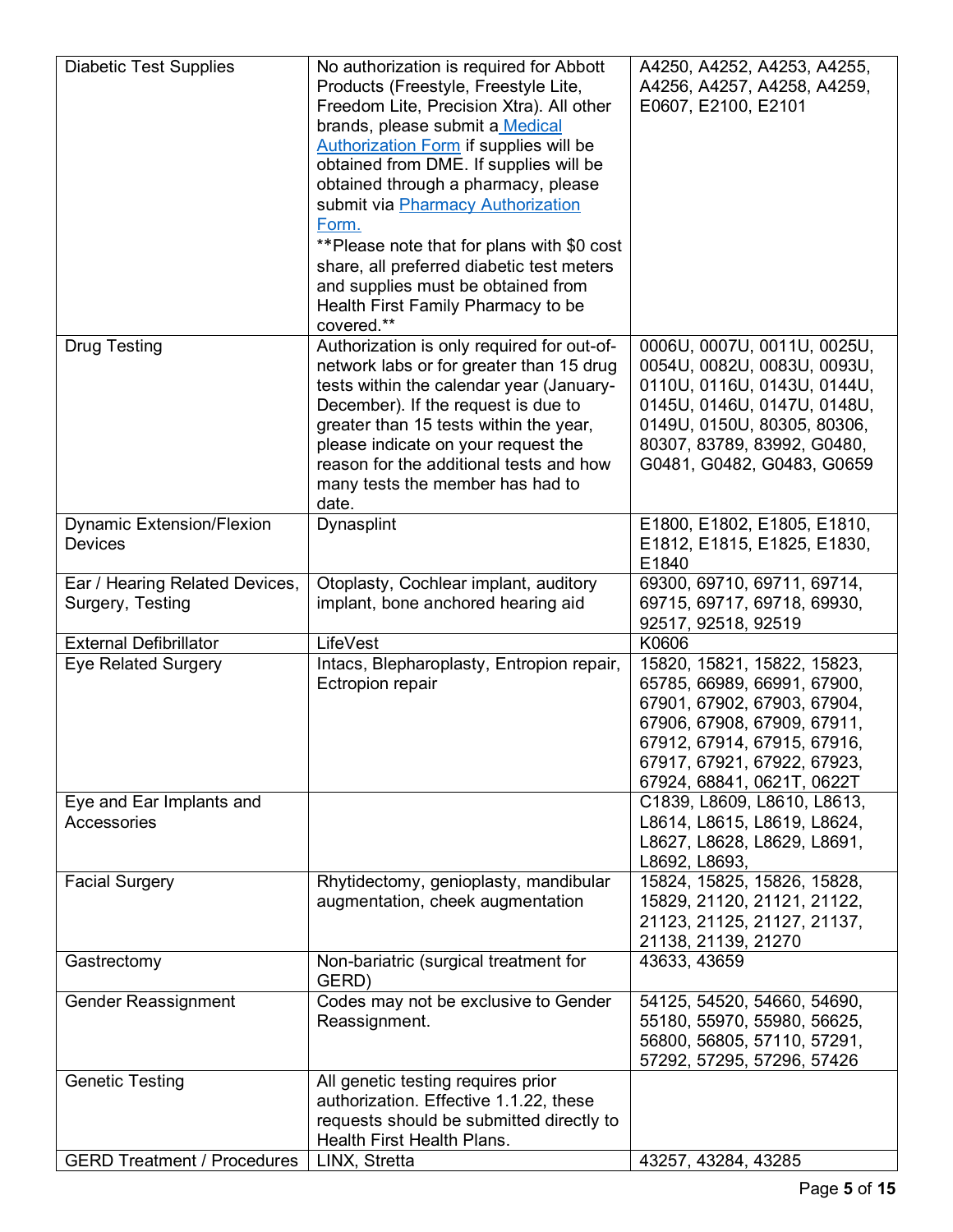| High-Tech Imaging (CT, CTA,  | Effective 1.1.22, these requests should | 0042T, 0331T, 0332T, 0439T, |
|------------------------------|-----------------------------------------|-----------------------------|
| MRI, MRA, PET, 3D rendering; | be submitted directly to Health First   | 0501T, 0502T, 0503T, 0504T, |
| including select cardiac     | Health Plans.                           | 0609T, 0610T, 0611T, 0612T, |
| imaging/testing)             |                                         | 0633T, 0634T, 0635T, 0636T, |
|                              |                                         | 0637T, 0638T, 0648T, 0649T, |
|                              |                                         | 70336, 70450, 70460, 70470, |
|                              |                                         | 70480, 70481, 70482, 70486, |
|                              |                                         |                             |
|                              |                                         | 70487, 70488, 70490, 70491, |
|                              |                                         | 70492, 70496, 70498, 70540, |
|                              |                                         | 70542, 70543, 70544, 70545, |
|                              |                                         | 70546, 70547, 70548, 70549, |
|                              |                                         | 70551, 70552, 70553, 70554, |
|                              |                                         | 70555, 71250, 71260, 71270, |
|                              |                                         | 71271, 71275, 71550, 71551, |
|                              |                                         | 71552, 71555, 72125, 72126, |
|                              |                                         | 72127, 72128, 72129, 72130, |
|                              |                                         | 72131, 72132, 72133, 72141, |
|                              |                                         | 72142, 72146, 72147, 72148, |
|                              |                                         | 72149, 72156, 72157, 72158, |
|                              |                                         | 72159, 72191, 72192, 72193, |
|                              |                                         | 72194, 72195, 72196, 72197, |
|                              |                                         | 72198, 73200, 73201, 73202, |
|                              |                                         | 73206, 73218, 73219, 73220, |
|                              |                                         | 73221, 73222, 73223, 73225, |
|                              |                                         | 73700, 73701, 73702, 73706, |
|                              |                                         | 73718, 73719, 73720, 73721, |
|                              |                                         | 73722, 73723, 73725, 74150, |
|                              |                                         | 74160, 74170, 74174, 74175, |
|                              |                                         | 74176, 74177, 74178, 74181, |
|                              |                                         | 74182, 74183, 74185, 74261, |
|                              |                                         | 74262, 74263, 74712, 74713, |
|                              |                                         | 75557, 75559, 75561, 75563, |
|                              |                                         | 75565, 75571, 75572, 75573, |
|                              |                                         | 75574, 75635, 76376, 76377, |
|                              |                                         |                             |
|                              |                                         | 76380, 76390, 76391, 76497, |
|                              |                                         | 76498, 77021, 77022, 77046, |
|                              |                                         | 77047, 77048, 77049, 77078, |
|                              |                                         | 77084, 78428, 78429, 78430, |
|                              |                                         | 78431, 78432, 78433, 78434, |
|                              |                                         | 78451, 78452, 78453, 78454, |
|                              |                                         | 78459, 78466, 78468, 78469, |
|                              |                                         | 78472, 78473, 78481, 78483, |
|                              |                                         | 78491, 78492, 78494, 78496, |
|                              |                                         | 78608, 78609, 78811, 78812, |
|                              |                                         | 78813, 78814, 78815, 78816, |
|                              |                                         | 93303, 93304, 93306, 93307, |
|                              |                                         | 93308, 93312, 93313, 93314, |
|                              |                                         | 93315, 93316, 93317, 93350, |
|                              |                                         | 93351, 93352, 93356, C8900, |
|                              |                                         | C8901, C8902, C8903, C8905, |
|                              |                                         | C8906, C8908, C8909, C8910, |
|                              |                                         | C8911, C8912, C8913, C8914, |
|                              |                                         | C8918, C8919, C8920, C8921, |
|                              |                                         | C8922, C8923, C8924, C8925, |
|                              |                                         | C8926, C8928, C8929, C8930, |
|                              |                                         | C8931, C8932, C8933, C8934, |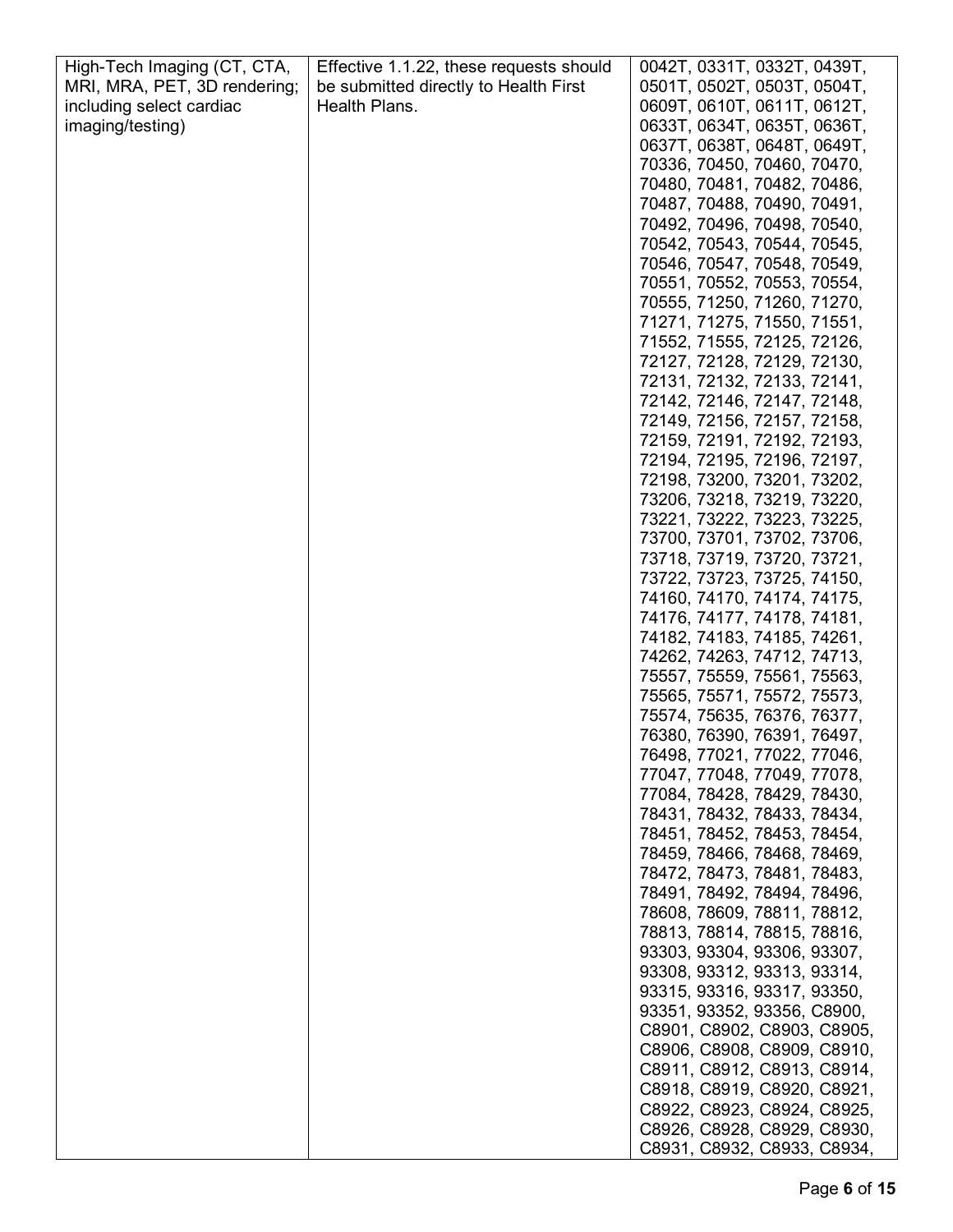|                                       |                                                                                      | C8935, C8936, C9762, C9763,<br>G0219, G0235, G0252, S8037, |
|---------------------------------------|--------------------------------------------------------------------------------------|------------------------------------------------------------|
|                                       |                                                                                      | S8042, S8085, S8092                                        |
| Home PT / INR Testing                 |                                                                                      | 93792, G0248, G0249, G0250                                 |
| Home Birth                            | All home birth requests require prior<br>authorization.                              |                                                            |
| Hospice                               | Outpatient (in-home) hospice care does<br>not require prior authorization. Inpatient |                                                            |
|                                       | hospice care requires authorization for                                              |                                                            |
|                                       | all lines of business.                                                               |                                                            |
| <b>Hospital Beds</b>                  |                                                                                      | E0250, E0251, E0255, E0256,                                |
|                                       |                                                                                      | E0260, E0261, E0265, E0266,<br>E0270, E0271, E0272, E0277, |
|                                       |                                                                                      | E0290, E0291, E0292, E0293,                                |
|                                       |                                                                                      | E0294, E0295, E0296, E0297,                                |
|                                       |                                                                                      | E0300, E0301, E0302, E0303,<br>E0304, E0328, E0329         |
| <b>Incontinence Procedures</b>        |                                                                                      | 53451, 53452, 53453, 53454,                                |
|                                       |                                                                                      | 53860, 64566, 64561, 64581,                                |
| <b>Injectable Bulking Agents</b>      | No authorization is required for                                                     | 64585, 64590, 64595<br>L8603, L8604, L8606                 |
|                                       | Urologists, Gynecologists, or Uro-                                                   |                                                            |
|                                       | Gynecologists for codes L8603, L8604                                                 |                                                            |
|                                       | or L8606.                                                                            |                                                            |
| <b>Inpatient Hospital Stays</b>       | Any elective service to be performed<br>under inpatient status requires prior        |                                                            |
|                                       | authorization. This applies to both in-                                              |                                                            |
|                                       | network and out-of-network facilities.                                               |                                                            |
|                                       | Any service that is categorized as                                                   |                                                            |
|                                       | inpatient only on the CMS Inpatient                                                  |                                                            |
|                                       | Only List, but is being performed as                                                 |                                                            |
|                                       | outpatient, requires prior authorization.                                            |                                                            |
|                                       | Please reference CMS.gov for the most                                                |                                                            |
|                                       | up to date Inpatient Only List. Inpatient<br>only services have an OPPS status       |                                                            |
|                                       | indicator (SI) of "C" listed in addendum                                             |                                                            |
|                                       | of each year's OPPS/ASC final rule.                                                  |                                                            |
|                                       | Emergent inpatient admissions (both in                                               |                                                            |
|                                       | and out-of-network) require notification                                             |                                                            |
|                                       | only.                                                                                |                                                            |
| Labor and Delivery<br>Admissions      | Authorization is only needed if the<br>newborn is admitted for medical care          |                                                            |
|                                       | after birth or for labor/delivery at an out                                          |                                                            |
|                                       | of network facility.                                                                 |                                                            |
| <b>Laboratory Testing</b>             |                                                                                      | 80220, 0015M, 0221U, 0222U,<br>0255U, 0259U, 0261U, 0263U  |
| Long Term Acute Care                  | All LTAC and Inpatient Rehabilitation                                                |                                                            |
| Facilities (LTAC) and Inpatient       | requests require authorization.                                                      |                                                            |
| Rehabilitation<br>Lymphedema Pump and | Authorization is required for initial use                                            | E0651, E0652, E0655, E0656,                                |
| <b>Supplies</b>                       | and every 90 days thereafter.                                                        | E0657, E0660, E0665, E0666,                                |
|                                       |                                                                                      | E0667, E0668, E0669, E0670,                                |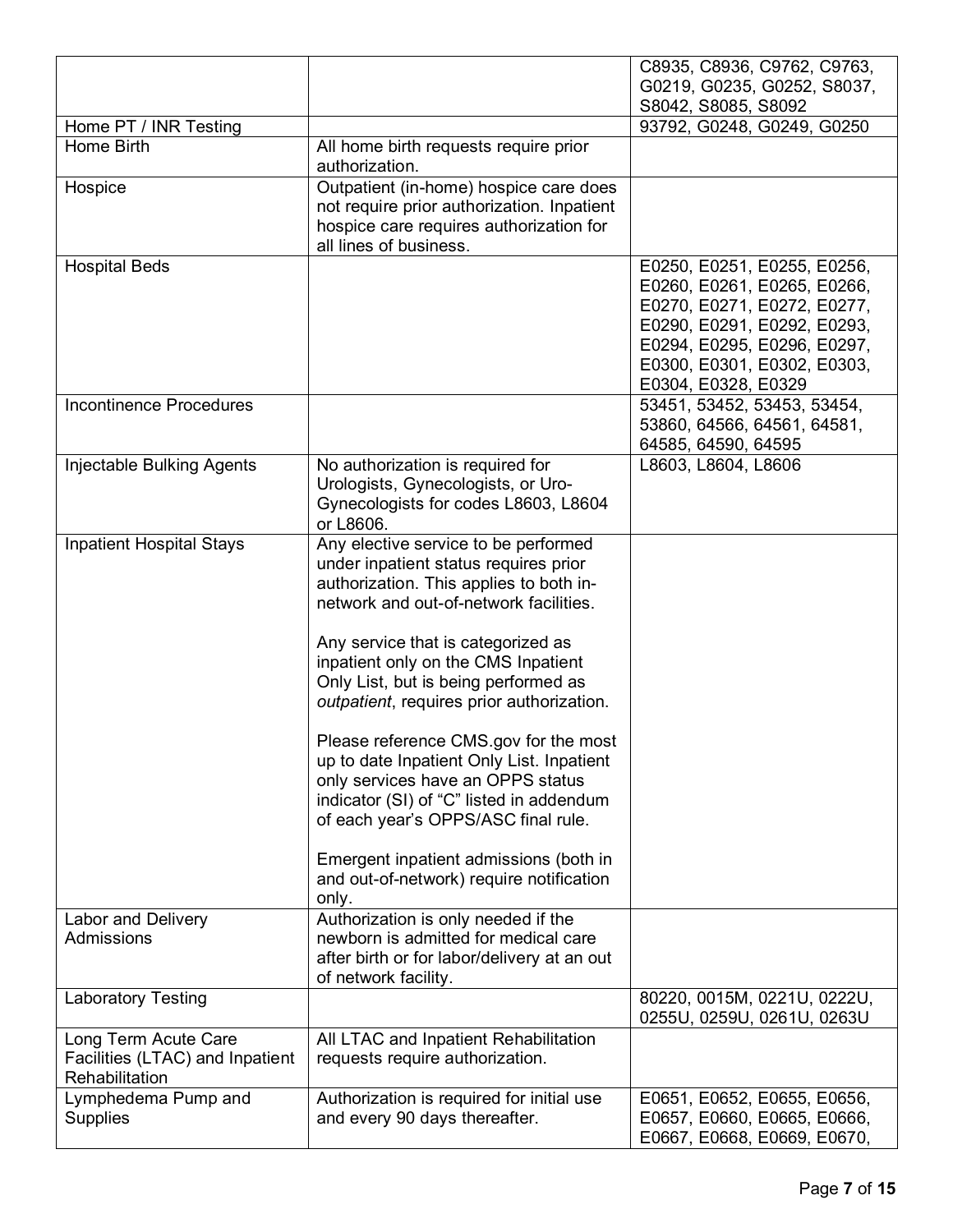|                                     |                                            | E0671, E0672, E0673, E0675, |
|-------------------------------------|--------------------------------------------|-----------------------------|
|                                     |                                            | E0676                       |
| <b>Maxillofacial Procedures and</b> | Please refer to member contract for        | 20605, 21010, 21025, 21026, |
| <b>Services</b>                     | specific covered and excluded services.    | 21030, 21031, 21032, 21040, |
|                                     | If request is dental (tooth) related,      | 21046, 21047, 21048, 21049, |
|                                     | authorization is required regardless of if | 21050, 21060, 21070, 21073, |
|                                     | the code is listed here or not (all dental | 21076, 21077, 21079, 21080, |
|                                     | "D" codes require prior authorization). In | 21081, 21082, 21083, 21084, |
|                                     | addition, certain oral/maxillofacial       | 21085, 21086, 21087, 21088, |
|                                     | providers require authorization for all    | 21089, 21100, 21110, 21116, |
|                                     | services. Please contact Customer          | 21141, 21142, 21143, 21145, |
|                                     | Service for verification if needed at      | 21146, 21147, 21150, 21151, |
|                                     | 1.844.522.5282.                            | 21154, 21155, 21159, 21160, |
|                                     |                                            | 21193, 21194, 21195, 21196, |
|                                     | Code 20605 only requires authorization     | 21198, 21199, 21206, 21208, |
|                                     | for maxillofacial joints (i.e. TMJ). This  | 21209, 21210, 21215, 21240, |
|                                     | code used in relation to any other joint,  | 21242, 21243, 21244, 21245, |
|                                     | does not require prior authorization.      |                             |
|                                     |                                            | 21246, 21247, 21248, 21249, |
|                                     |                                            | 21255, 21295, 21296, 21299, |
|                                     |                                            | 21421, 21422, 21423, 21431, |
|                                     |                                            | 21432, 21433, 21435, 21436, |
|                                     |                                            | 21440, 21445, 21450, 21451, |
|                                     |                                            | 21452, 21453, 21454, 21461, |
|                                     |                                            | 21462, 21465, 21470, 21480, |
|                                     |                                            | 21485, 21490, 21497, 29800, |
|                                     |                                            | 29804, 70350, 70355, K1027, |
|                                     |                                            | L8048, L8049                |
| Miscellaneous Codes, Not            |                                            | 43497, A9699, C1833, C2596, |
| <b>Otherwise Classified</b>         |                                            | E1399, K0900, K1004, K1009, |
|                                     |                                            | S2300                       |
| <b>Mohs Surgery</b>                 | Authorization only required for Mohs of    | 17313, 17314                |
|                                     | the trunk and/or extremities.              |                             |
| Nasal Surgeries and                 | Rhinoplasty, Septoplasty, Balloon          | 30400, 30410, 30420, 30430, |
| Procedures                          | Sinuplasty                                 | 30435, 30450, 30460, 30462, |
|                                     |                                            | 30465, 30468, 30520, 31295, |
|                                     |                                            | 31296, 31297, 31298, 69705, |
|                                     |                                            | 69706                       |
| Neurostimulators and Supplies       |                                            | 61850, 61860, 61863, 61864, |
|                                     |                                            | 61867, 61885, 61886, 61888  |
|                                     |                                            | 63650, 63655, 63661, 63662, |
|                                     |                                            | 63663, 63664, 63685, 63688, |
|                                     |                                            | 64553, 64555, 64568, 64569, |
|                                     |                                            |                             |
|                                     |                                            | 64575, 64580, 95980, 95981, |
|                                     |                                            | 95982, E0730, E0731, E0745, |
|                                     |                                            | E0746, K1002, K1016, K1017, |
|                                     |                                            | K1018, K1019, K1023, L8679, |
|                                     |                                            | L8681, L8682, L8683, L8684, |
|                                     |                                            | L8685, L8686, L8687, L8688, |
|                                     |                                            | L8689                       |
| <b>Nuclear Medicine</b>             | Effective 1.1.22, these requests should    | 78012, 78013, 78014, 78015, |
|                                     | be submitted directly to Health First      | 78016, 78018, 78020, 78070, |
|                                     | Health Plans.                              | 78071, 78072, 78075, 78102, |
|                                     |                                            | 78103, 78104, 78185, 78195, |
|                                     |                                            | 78201, 78202, 78215, 78216, |
|                                     |                                            | 78226, 78227, 78230, 78231, |
|                                     |                                            | 78232, 78258, 78261, 78262, |
|                                     |                                            |                             |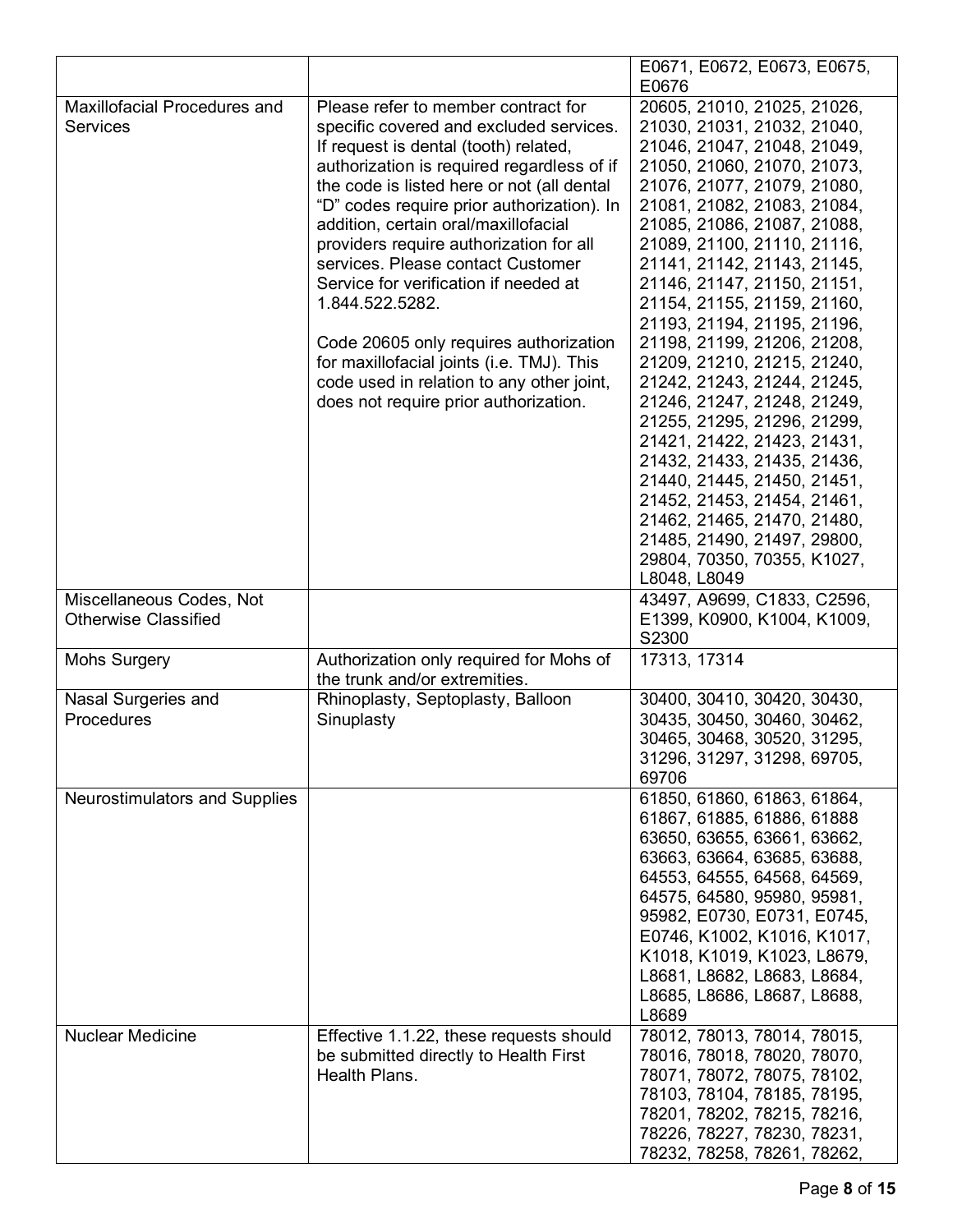|                                                                       |                     | 78264, 78265, 78266, 78278,<br>78290, 78291, 78300, 78305,<br>78306, 78315, 78414, 78445,<br>78456, 78457, 78458, 78579,<br>78580, 78582, 78597, 78598,<br>78600, 78601, 78605, 78606,<br>78610, 78630, 78635, 78645,                                                                                                                                                                                                                                                                                                                                                                                                                                                                                                                                                                                                                                                                                                                                                                         |
|-----------------------------------------------------------------------|---------------------|-----------------------------------------------------------------------------------------------------------------------------------------------------------------------------------------------------------------------------------------------------------------------------------------------------------------------------------------------------------------------------------------------------------------------------------------------------------------------------------------------------------------------------------------------------------------------------------------------------------------------------------------------------------------------------------------------------------------------------------------------------------------------------------------------------------------------------------------------------------------------------------------------------------------------------------------------------------------------------------------------|
|                                                                       |                     | 78650, 78660, 78699, 78700,<br>78701, 78707, 78708, 78709,<br>78725, 78730, 78740, 78761,<br>78800, 78801, 78802, 78803,<br>78804, 78830, 78831, 78832,<br>78999                                                                                                                                                                                                                                                                                                                                                                                                                                                                                                                                                                                                                                                                                                                                                                                                                              |
| Nutritional Therapy and<br><b>Supplies</b>                            | Enteral, Parenteral | B4034, B4035, B4036, B4149,<br>B4150, B4152, B4153, B4154,<br>B4155, B4157, B4158, B4159,<br>B4160, B4161, B4162, B4164,<br>B4168, B4172, B4176, B4178,<br>B4180, B4185, B4189, B4193,<br>B4197, B4199, B4216, B4220,<br>B4222, B4224, B5000, B5100,<br>B5200, B9002, B9004, B9006,<br>B9998, B9999, E0791, S9364,<br>S9365, S9366, S9367, S9368,<br>S9432                                                                                                                                                                                                                                                                                                                                                                                                                                                                                                                                                                                                                                    |
| Orthotics / Orthosis / Braces /<br><b>Prosthetics and Accessories</b> |                     | K1007, K1022, L0170, L1907,<br>L1932, L1940, L1945, L1950,<br>L1960, L1970, L2006, L2050,<br>L2060, L2080, L2090, L2106,<br>L2108, L2126, L2128, L2188,<br>L2192, L2250, L2280, L2300,<br>L2330, L2340, L2350, L2500,<br>L2510, L2520, L2525, L2526,<br>L2540, L2570, L2580, L2620,<br>L2624, L2627, L2628, L2640,<br>L2999, L3000, L3001, L3002,<br>L3003, L3010, L3020, L3030,<br>L3031, L3040, L3050, L3060,<br>L3070, L3080, L3090, L3702,<br>L3720, L3730, L3740, L3763,<br>L3764, L3765, L3766, L3900,<br>L3904, L3905, L3999, L4000,<br>L4010, L4020, L4030, L4040,<br>L4045, L4050, L4130, L4631,<br>L5000, L5010, L5020, L5050,<br>L5060, L5100, L5105, L5150,<br>L5160, L5200, L5210, L5220,<br>L5230, L5250, L5270, L5280,<br>L5301, L5312, L5321, L5331,<br>L5341, L5400, L5410, L5420,<br>L5430, L5450, L5460, L5500,<br>L5505, L5510, L5520, L5530,<br>L5535, L5540, L5560, L5570,<br>L5580, L5585, L5590, L5595,<br>L5600, L5610, L5611, L5613,<br>L5614, L5616, L5617, L5618, |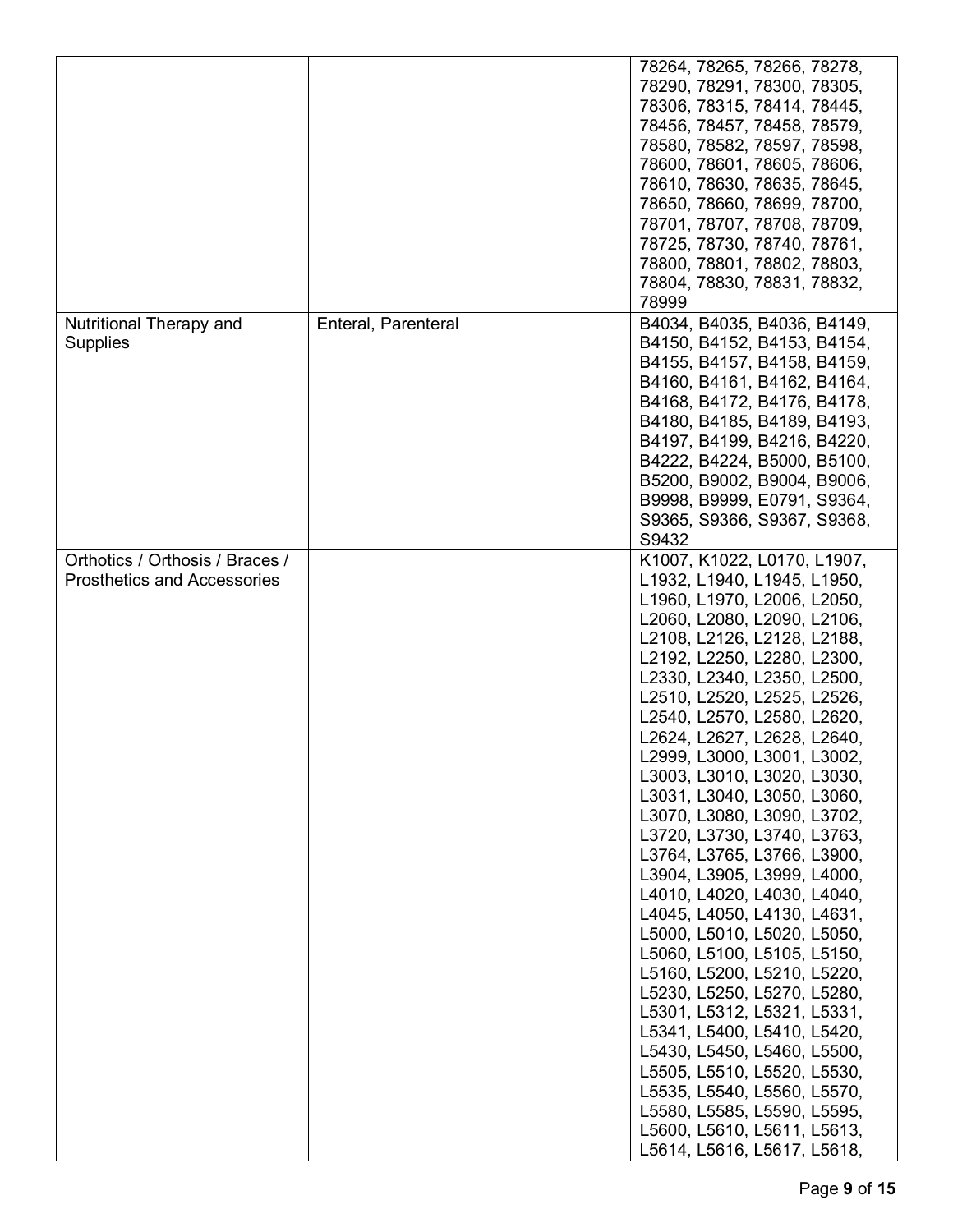|  | L5620, L5622, L5624, L5626, |
|--|-----------------------------|
|  | L5628, L5629, L5630, L5631, |
|  | L5632, L5634, L5636, L5637, |
|  | L5638, L5639, L5640, L5642, |
|  | L5643, L5644, L5645, L5646, |
|  | L5647, L5648, L5649, L5650, |
|  | L5651, L5652, L5653, L5654, |
|  | L5655, L5656, L5658, L5661, |
|  | L5665, L5668, L5670, L5671, |
|  | L5672, L5673, L5676, L5677, |
|  | L5679, L5680, L5681, L5682, |
|  | L5683, L5685, L5692, L5694, |
|  | L5695, L5696, L5698, L5699, |
|  | L5700, L5701, L5702, L5703, |
|  | L5704, L5705, L5706, L5707, |
|  | L5710, L5711, L5712, L5714, |
|  | L5716, L5718, L5722, L5724, |
|  | L5726, L5728, L5780, L5781, |
|  | L5782, L5785, L5790, L5795, |
|  | L5810, L5811, L5812, L5814, |
|  | L5816, L5818, L5822, L5824, |
|  | L5826, L5828, L5830, L5840, |
|  | L5845, L5848, L5850, L5855, |
|  | L5856, L5857, L5858, L5859, |
|  | L5910, L5920, L5925, L5930, |
|  | L5940, L5950, L5960, L5961, |
|  | L5962, L5964, L5966, L5968, |
|  | L5969, L5970, L5971, L5972, |
|  | L5973, L5974, L5975, L5976, |
|  | L5978, L5979, L5980, L5981, |
|  | L5982, L5984, L5985, L5986, |
|  | L5987, L5988, L5999, L6000, |
|  | L6010, L6020, L6026, L6050, |
|  | L6055, L6100, L6110, L6120, |
|  | L6130, L6200, L6205, L6250, |
|  | L6300, L6310, L6320, L6350, |
|  | L6360, L6370, L6380, L6382, |
|  | L6384, L6386, L6388, L6400, |
|  | L6450, L6500, L6550, L6570, |
|  | L6580, L6582, L6584, L6586, |
|  | L6588, L6590, L6600, L6605, |
|  | L6610, L6611, L6615, L6620, |
|  | L6621, L6623, L6624, L6625, |
|  | L6628, L6629, L6630, L6635, |
|  | L6637, L6638, L6640, L6641, |
|  | L6642, L6645, L6646, L6647, |
|  | L6648, L6650, L6672, L6675, |
|  | L6676, L6677, L6680, L6682, |
|  | L6684, L6686, L6687, L6688, |
|  | L6689, L6690, L6691, L6692, |
|  | L6693, L6694, L6695, L6696, |
|  | L6697, L6698, L6703, L6704, |
|  | L6706, L6707, L6708, L6709, |
|  | L6711, L6712, L6713, L6714, |
|  | L6715, L6721, L6722, L6805, |
|  | L6810, L6880, L6881, L6882, |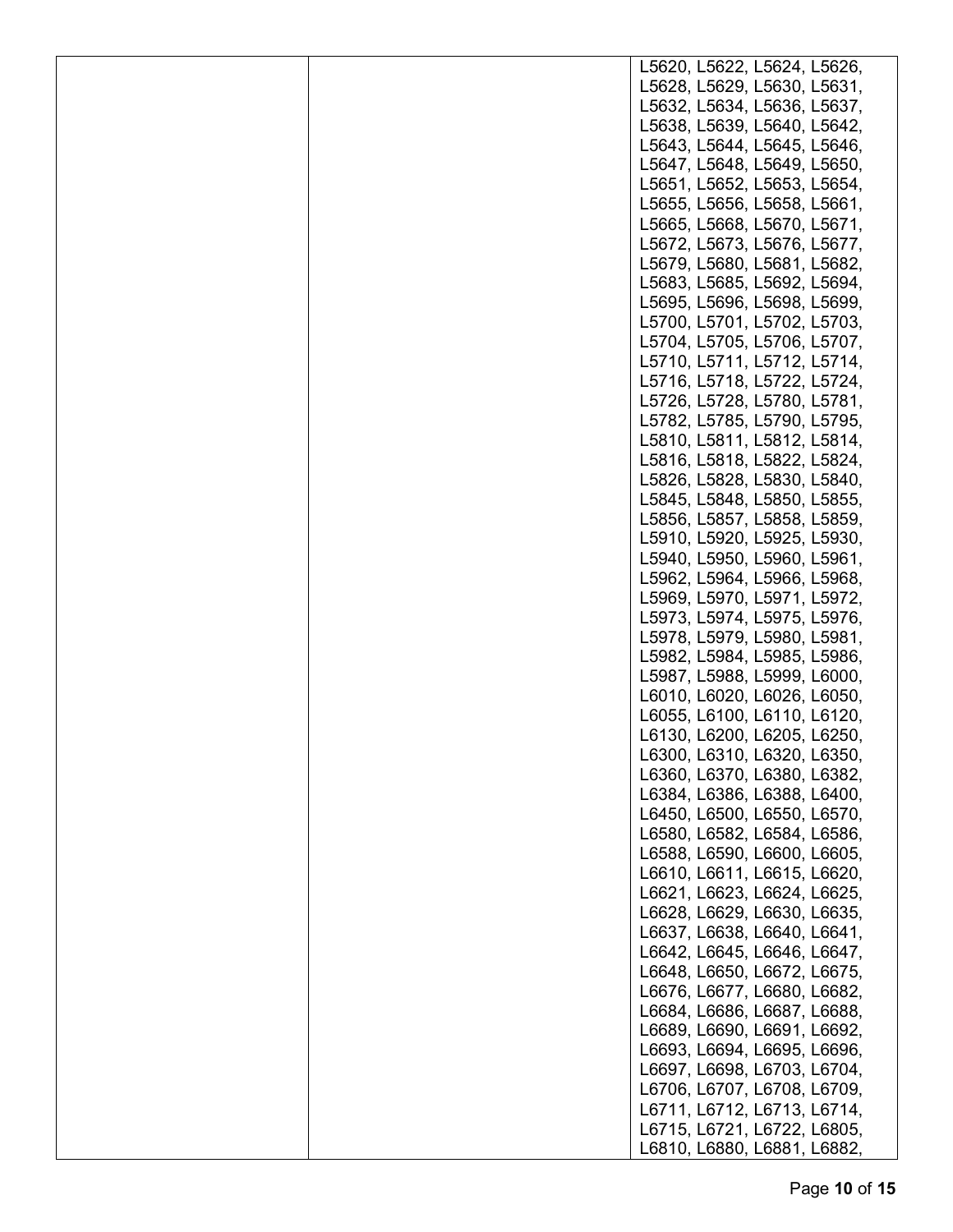|                                 |                                             | L6883, L6884, L6885, L6895, |
|---------------------------------|---------------------------------------------|-----------------------------|
|                                 |                                             | L6900, L6905, L6910, L6915, |
|                                 |                                             | L6920, L6925, L6935, L6940, |
|                                 |                                             | L6945, L6950, L6955, L6960, |
|                                 |                                             |                             |
|                                 |                                             | L6965, L6970, L6975, L6990, |
|                                 |                                             | L7007, L7008, L7009, L7040, |
|                                 |                                             | L4045, L7170, L7180, L7181, |
|                                 |                                             | L7185, L7186, L7190, L7191, |
|                                 |                                             | L7259, L7360, L7362, L7364, |
|                                 |                                             | L7366, L7367, L7368, L7400, |
|                                 |                                             | L7401, L7402, L7403, L7404, |
|                                 |                                             | L7405, L7499, L8040, L8041, |
|                                 |                                             | L8042, L8043, L8044, L8045, |
|                                 |                                             | L8046, L8047, L8485, L8499, |
|                                 |                                             | L8500, L8505, L8630, L8631, |
|                                 |                                             |                             |
|                                 |                                             | L8641, L8642, L8658, L8659, |
|                                 |                                             | L8690, L8701, L8702, V2625, |
|                                 |                                             | V2626, V2627, V2628         |
| <b>Outpatient Procedures</b>    | Please search for specific category         |                             |
|                                 | and/or code within this authorization list  |                             |
|                                 | for specific instructions.                  |                             |
|                                 |                                             |                             |
|                                 | Any service that is categorized as          |                             |
|                                 | inpatient only on the CMS Inpatient         |                             |
|                                 | Only List, but is being performed as        |                             |
|                                 | outpatient, requires prior authorization    |                             |
|                                 | regardless of if the service/code is listed |                             |
|                                 | on this authorization list or not.          |                             |
|                                 |                                             |                             |
|                                 |                                             |                             |
|                                 | Please reference CMS.gov for the most       |                             |
|                                 | up to date Inpatient Only List. Inpatient   |                             |
|                                 | only services have an OPPS status           |                             |
|                                 | indicator (SI) of "C" listed in addendum    |                             |
|                                 | of each year's OPPS/ASC final rule.         |                             |
| Pain Pumps                      |                                             | 62350, 62351, 62360, 62361, |
|                                 |                                             | 62362                       |
| Penile Implants                 |                                             | 54400, 54401, 54405, 54406, |
|                                 |                                             | 54408, 54410, 54411, 54415, |
|                                 |                                             | 54416, 54417                |
| Physical, Occupational, and     | For members under the age of 9,             | 90912, 90913, 92507, 92508, |
| Speech Therapy                  | authorization is required after the initial | 92524, 92526, 92609, 92630, |
|                                 | evaluation. For members over the age        | 92633, 96105, 96125, 97010, |
|                                 | of 9, authorization is required after 20    | 97012, 97014, 97016, 97018, |
|                                 | visits.                                     |                             |
|                                 |                                             | 97022, 97024, 97026, 97028, |
|                                 |                                             | 97032, 97033, 97034, 97035, |
|                                 |                                             | 97036, 97039, 97110, 97112, |
|                                 |                                             | 97113, 97116, 97124, 97129, |
|                                 |                                             | 97130, 97139, 97140, 97150, |
|                                 |                                             | 97530, 97533, 97535, 97537, |
|                                 |                                             | 97542, 97545, 97546, 97760, |
|                                 |                                             | 97761, 97763, 97799, G0283, |
|                                 |                                             | S8990                       |
| Prolotherapy                    |                                             | M0076                       |
| <b>Pulmonary Rehabilitation</b> | Coverage is limited to 36 visits per        | 94625, 94626                |
|                                 | lifetime. Prior authorization is required   |                             |
|                                 | for more than 36 visits per lifetime.       |                             |
|                                 |                                             |                             |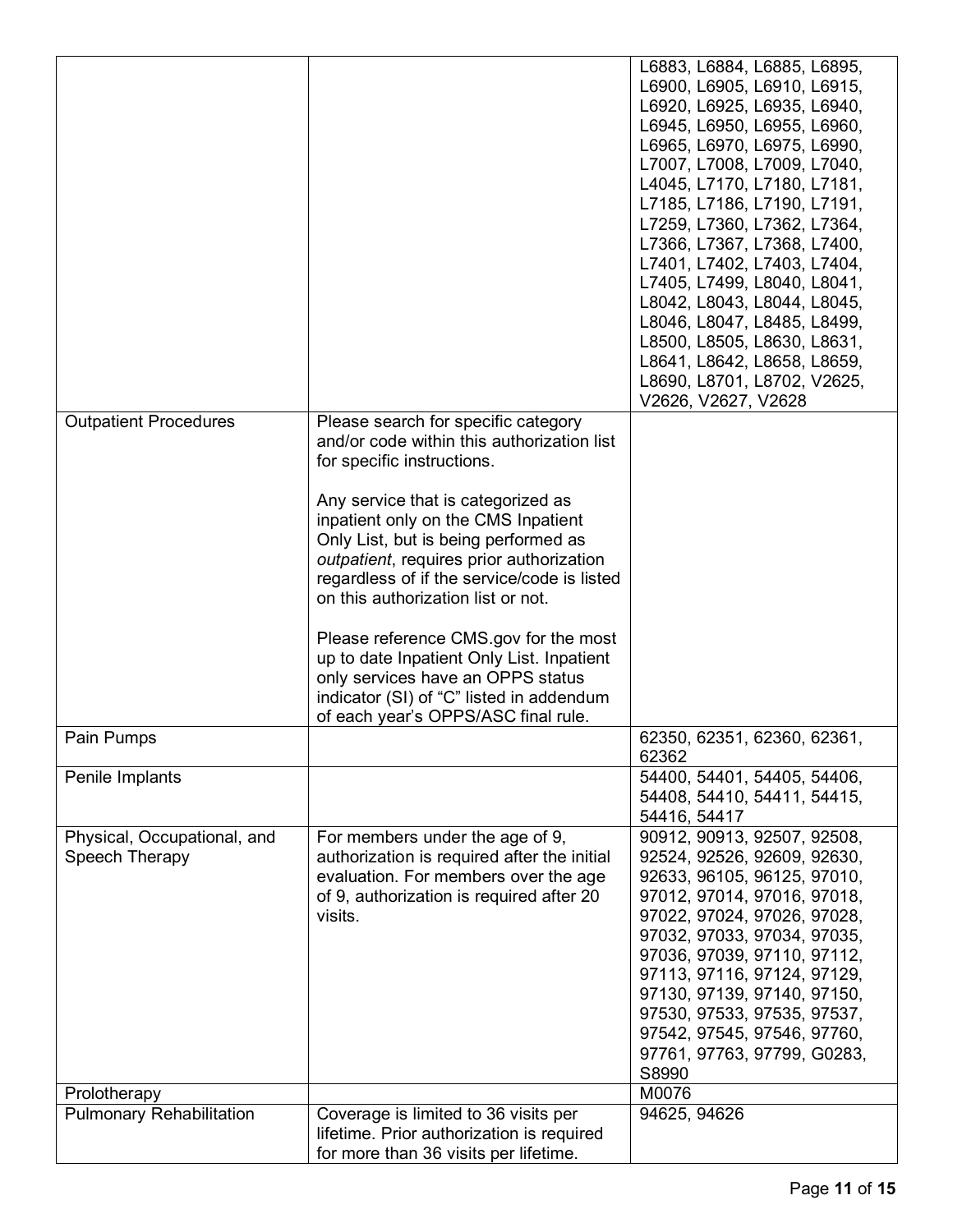| <b>Radiation Therapy</b>           | <b>LITT Therapy</b>                       | 61736, 61737                                               |
|------------------------------------|-------------------------------------------|------------------------------------------------------------|
| Seat / Lift Mechanisms             |                                           | E0625, E0627, E0629, E0635,                                |
|                                    |                                           | E0636, E0637, E0638, E0639,                                |
|                                    |                                           | E0640, E0641, E0642                                        |
| <b>Skilled Nursing Facilities</b>  | Authorization is required for any         |                                                            |
|                                    | inpatient, skilled nursing admission. If  |                                                            |
|                                    | the member is currently inpatient at a    |                                                            |
|                                    | skilled nursing facility for which the    |                                                            |
|                                    | Health Plan is not covering the           |                                                            |
|                                    | admission (e.g., custodial care, long     |                                                            |
|                                    | term care), authorization is required for |                                                            |
|                                    | any additional services such as           |                                                            |
|                                    | outpatient services at the facility,      |                                                            |
|                                    | physician visits, diagnostic services and |                                                            |
|                                    | rehabilitation services.                  |                                                            |
| <b>Skin Care</b>                   | Laser treatments, photochemotherapy,      | 96900, 96910, 96912, 96913,                                |
|                                    | UV therapy                                | 96920, 96921, 96922, E0691,                                |
|                                    |                                           | E0692, E0693, E0694                                        |
| Skin Removal / Grafting            | Cervicoplasty, panniculectomy,            | 15771, 15772, 15773, 15774,                                |
|                                    | abdominoplasty, grafting by liposuction   | 15819, 15830, 15832, 15833,                                |
|                                    |                                           | 15834, 15835, 15836, 15837,                                |
|                                    |                                           | 15838, 15839, 15847                                        |
| <b>Sleep Testing and Treatment</b> | Effective 1.1.22, these requests should   | 41530, 42975, 64582, 64583,                                |
|                                    | be submitted directly to Health First     | 64584, 95782, 95783, 95803,                                |
|                                    | Health Plans.                             | 95805, 95807, 95808, 95810,                                |
|                                    |                                           | 95811, A4604, A7027, A7028,                                |
|                                    |                                           | A7029, A7030, A7031, A7032,                                |
|                                    |                                           | A7033, A7034, A7035, A7036,<br>A7037, A7038, A7039, A7044, |
|                                    |                                           | A7045, A7046, A9270, E0470,                                |
|                                    |                                           | E0471, E0485, E0486, E0561,                                |
|                                    |                                           | E0562, E0601, K1001, S2080                                 |
| <b>Speech Generating Devices</b>   |                                           | 69716, 69719, 69726, 69727,                                |
| and Procedures                     |                                           | E2500, E2502, E2504, E2506,                                |
|                                    |                                           | E2508, E2510                                               |
| <b>Spinal Procedures</b>           |                                           | 0202T, 0213T, 0214T, 0215T,                                |
|                                    |                                           | 0216T, 0219T, 0220T, 0221T,                                |
|                                    |                                           | 0228T, 0230T, 0274T, 0275T,                                |
|                                    |                                           | 0627T, 0628T, 0629T, 0630T,                                |
|                                    |                                           | 0656T, 0657T, 20974, 20975,                                |
|                                    |                                           | 22100, 22101, 22102, 22110,                                |
|                                    |                                           | 22112, 22114, 22206, 22207,                                |
|                                    |                                           | 22210, 22212, 22214, 22220,                                |
|                                    |                                           | 22222, 22224, 22325, 22326,                                |
|                                    |                                           | 22327, 22510, 22511, 22513,                                |
|                                    |                                           | 22514, 22526, 22532, 22533,                                |
|                                    |                                           | 22548, 22551, 22554, 22556,                                |
|                                    |                                           | 22558, 22586, 22590, 22595,                                |
|                                    |                                           | 22600, 22610, 22612, 22630,                                |
|                                    |                                           | 22633, 22800, 22802, 22804,                                |
|                                    |                                           | 22808, 22810, 22812, 22818,                                |
|                                    |                                           | 22819, 22850, 22852, 22855,                                |
|                                    |                                           | 22856, 22857, 22861, 22862,<br>22864, 22865, 22867, 22869, |
|                                    |                                           | 22899, 27096, 27279, 27280,                                |
|                                    |                                           | 62263, 62264, 62280, 62281,                                |
|                                    |                                           |                                                            |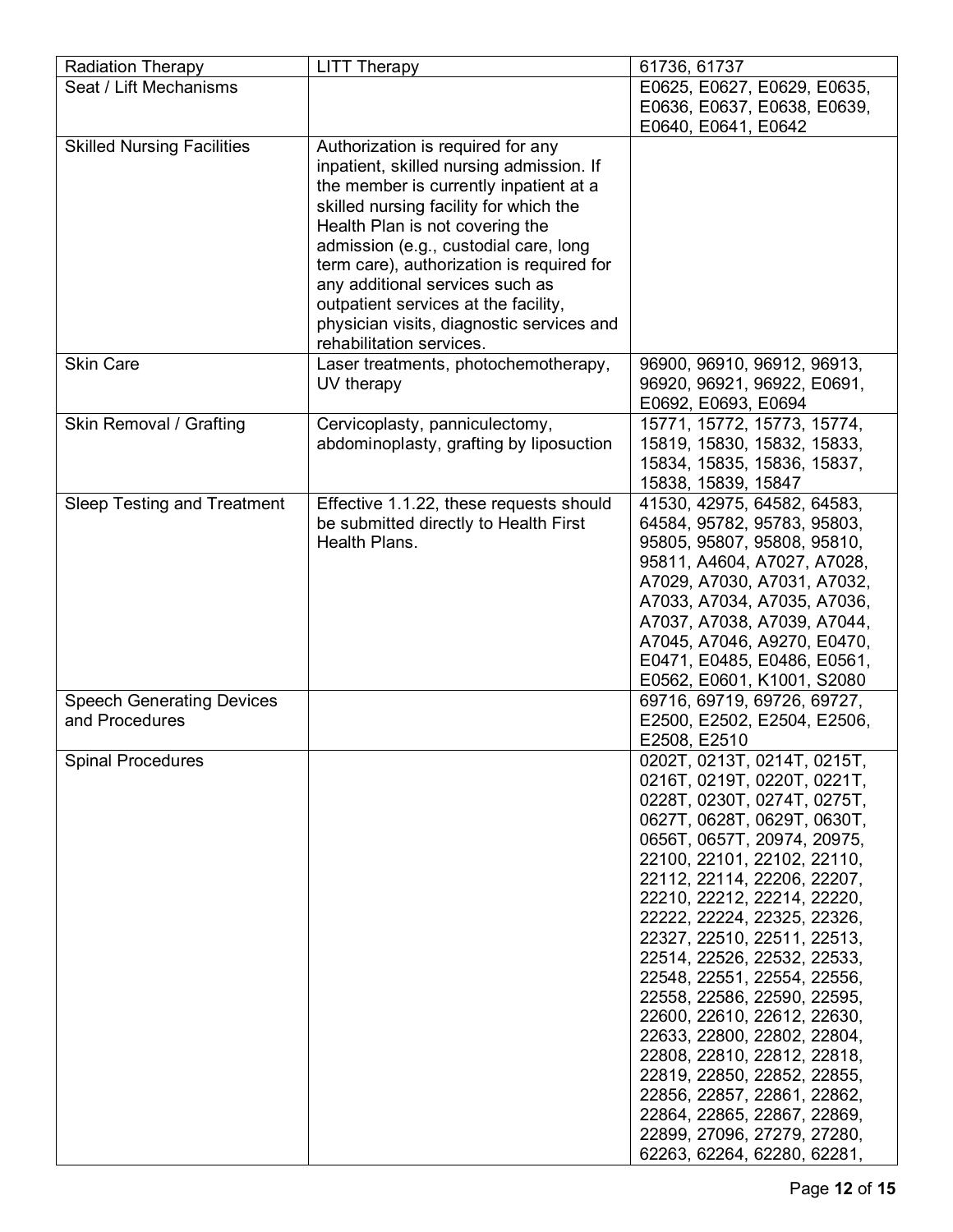|                                    |                                              | 62282, 62287, 62320, 62321, |
|------------------------------------|----------------------------------------------|-----------------------------|
|                                    |                                              | 62322, 62323, 62324, 62325, |
|                                    |                                              | 62326, 62327, 62380, 63001, |
|                                    |                                              | 63003, 63005, 63011, 63012, |
|                                    |                                              | 63015, 63016, 63017, 63020, |
|                                    |                                              |                             |
|                                    |                                              | 63030, 63040, 63042, 63045, |
|                                    |                                              | 63046, 63047, 63050, 63051, |
|                                    |                                              | 63055, 63056, 63064, 63075, |
|                                    |                                              | 63077, 63081, 63085, 63087, |
|                                    |                                              | 63090, 63101, 63102, 63170, |
|                                    |                                              | 63172, 63173, 63185, 63190, |
|                                    |                                              | 63191, 63194, 63195, 63196, |
|                                    |                                              | 63197, 63198, 63199, 63200, |
|                                    |                                              | 63250, 63251, 63252, 63265, |
|                                    |                                              | 63266, 63267, 63268, 63270, |
|                                    |                                              | 63271, 63272, 63273, 63275, |
|                                    |                                              | 63276, 63277, 63278, 63280, |
|                                    |                                              | 63281, 63282, 63283, 63285, |
|                                    |                                              | 63286, 63287, 63290, 63300, |
|                                    |                                              | 63301, 63302, 63303, 63304, |
|                                    |                                              |                             |
|                                    |                                              | 63305, 63306, 63307, 63650, |
|                                    |                                              | 63655, 63661, 63662, 63663, |
|                                    |                                              | 63664, 63685, 63688, 64445, |
|                                    |                                              | 64451, 64479, 64483, 64490, |
|                                    |                                              | 64493, 64625, 64628, 64633, |
|                                    |                                              | 64635, 64999, C1062, C9757, |
|                                    |                                              | G0260                       |
| Transplants                        | All transplant related services (pre-        |                             |
|                                    | transplant [evaluation], transplant listing, |                             |
|                                    | transplant surgery, post-transplant          |                             |
|                                    | services) require authorization through      |                             |
|                                    | the Health Plan.                             |                             |
| <b>Varicose Vein Treatments</b>    |                                              | 36465, 36466, 36470, 36471, |
|                                    |                                              | 36473, 36474, 36475, 36476, |
|                                    |                                              | 36478, 36479, 36482, 36483, |
|                                    |                                              |                             |
|                                    |                                              | 37700, 37718, 37722, 37765, |
|                                    |                                              | 37766, 37780, 37785         |
| Ventilators                        |                                              | E0466, E0467                |
| <b>Wheelchairs and Accessories</b> |                                              | E0969, E0983, E0984, E0986, |
|                                    |                                              | E0988, E1002, E1003, E1004, |
|                                    |                                              | E1005, E1006, E1007, E1008, |
|                                    |                                              | E1009, E1011, E1017, E1018, |
|                                    |                                              | E1030, E1035, E1036, E1060, |
|                                    |                                              | E1070, E1083, E1084, E1085, |
|                                    |                                              | E1086, E1087, E1088, E1089, |
|                                    |                                              | E1090, E1092, E1093, E1100, |
|                                    |                                              | E1110, E1130, E1140, E1150, |
|                                    |                                              | E1160, E1161, E1195, E1220, |
|                                    |                                              |                             |
|                                    |                                              | E1226, E1227, E1229, E1230, |
|                                    |                                              | E1231, E1232, E1233, E1234, |
|                                    |                                              | E1235, E1236, E1237, E1238, |
|                                    |                                              | E1239, E1240, E1250, E1260, |
|                                    |                                              | E1270, E1280, E1285, E1290, |
|                                    |                                              | E1295, E1296, E1298, E2201, |
|                                    |                                              |                             |
|                                    |                                              | E2202, E2203, E2204, E2227, |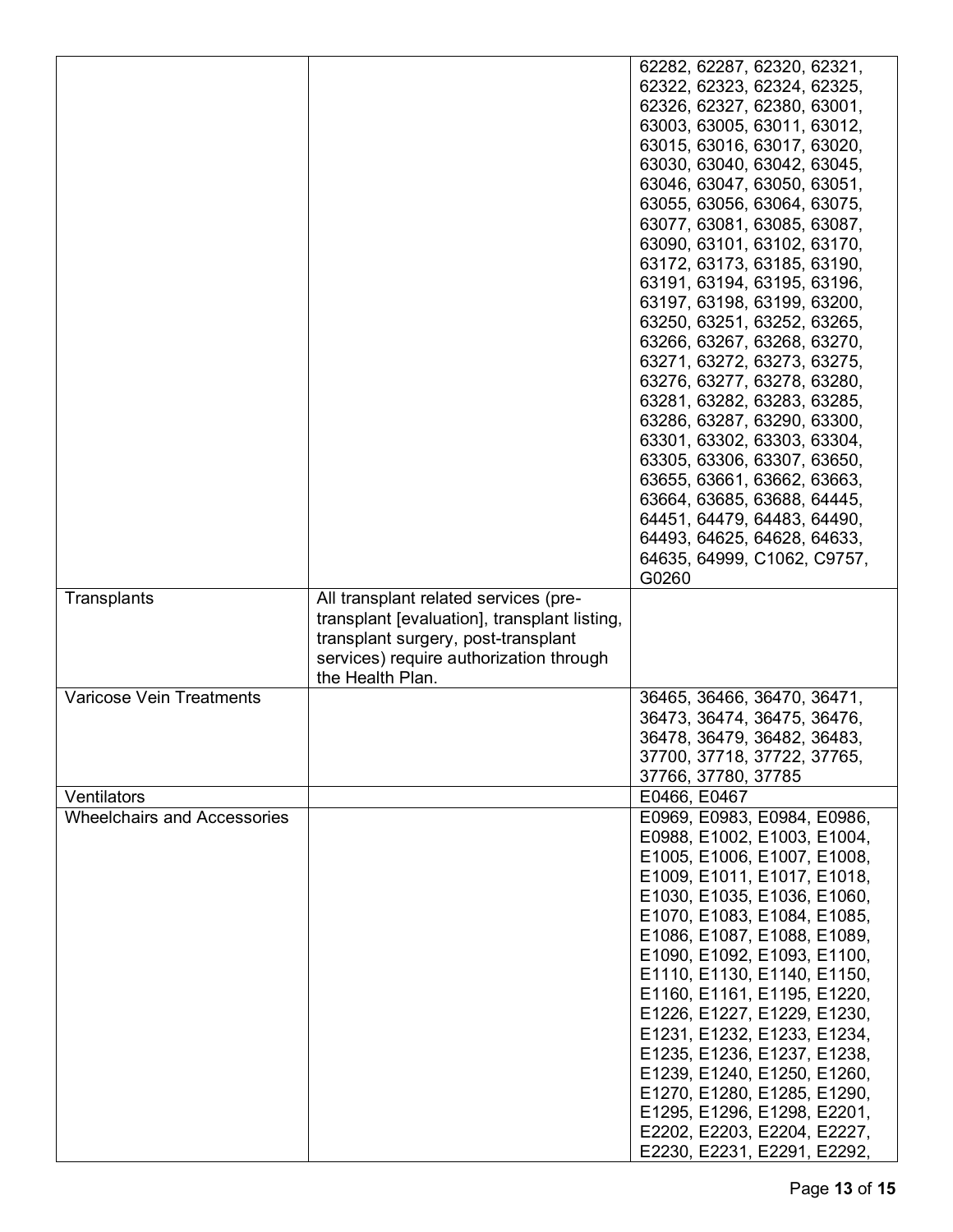|                   |                                             | E2293, E2294, E2295, E2300, |
|-------------------|---------------------------------------------|-----------------------------|
|                   |                                             | E2301, E2311, E2312, E2321, |
|                   |                                             | E2322, E2325, E2327, E2328, |
|                   |                                             | E2329, E2330, E2331, E2340, |
|                   |                                             | E2341, E2342, E2343, E2351, |
|                   |                                             |                             |
|                   |                                             | E2358, E2359, E2363, E2366, |
|                   |                                             | E2367, E2371, E2372, E2376, |
|                   |                                             | E2383, E2386, E2397, E2398, |
|                   |                                             | E2603, E2604, E2605, E2606, |
|                   |                                             | E2607, E2608, E2609, E2610, |
|                   |                                             | E2611, E2612, E2613, E2614, |
|                   |                                             | E2615, E2616, E2617, E2620, |
|                   |                                             | E2621, E2622, E2623, E2624, |
|                   |                                             | E2625, E2626, E2627, E2628, |
|                   |                                             | E2629, E2630, E2631, E2632, |
|                   |                                             | E2633, K0002, K0003, K0004, |
|                   |                                             | K0005, K0006, K0007, K0008, |
|                   |                                             | K0009, K0010, K0011, K0012, |
|                   |                                             | K0013, K0014, K0056, K0108, |
|                   |                                             | K0669, K0800, K0801, K0802, |
|                   |                                             | K0806, K0807, K0808, K0812, |
|                   |                                             | K0813, K0814, K0815, K0816, |
|                   |                                             | K0820, K0821, K0822, K0823, |
|                   |                                             |                             |
|                   |                                             | K0824, K0825, K0826, K0827, |
|                   |                                             | K0828, K0829, K0830, K0831, |
|                   |                                             | K0835, K0836, K0837, K0838, |
|                   |                                             | K0839, K0840, K0841, K0842, |
|                   |                                             | K0843, K0848, K0849, K0850, |
|                   |                                             | K0851, K0852, K0853, K0854, |
|                   |                                             | K0855, K0856, K0857, K0858, |
|                   |                                             | K0859, K0860, K0861, K0862, |
|                   |                                             | K0863, K0864, K0868, K0869, |
|                   |                                             | K0870, K0871, K0877, K0878, |
|                   |                                             | K0879, K0880, K0884, K0885, |
|                   |                                             | K0886, K0890, K0891, K0898, |
|                   |                                             | K0899                       |
| <b>Wound Care</b> | Wound vacuum, skin substitutes,             | 20932, 20933, 20934, A2001, |
|                   | electromagnetic and electric stimulation    | A2002, A2003, A2004, A2005, |
|                   | wound therapy.                              | A2006, A2007, A2008, A2009, |
|                   |                                             | A2010, E2402, G0282, G0295, |
|                   | For wound vacuums, authorization is         | G0329, G0465, K0743, K0744, |
|                   | only required after three months of initial | K0745, K0746, Q4100, Q4101, |
|                   | use when using an in-network supplier.      | Q4102, Q4103, Q4104, Q4105, |
|                   | If using an out-of-network supplier,        | Q4106, Q4107, Q4108, Q4110, |
|                   | authorization is required from start of     | Q4111, Q4112, Q4113, Q4114, |
|                   | treatment.                                  | Q4115, Q4116, Q4117, Q4118, |
|                   |                                             |                             |
|                   |                                             | Q4121, Q4122, Q4123, Q4124, |
|                   |                                             | Q4125, Q4126, Q4127, Q4128, |
|                   |                                             | Q4130, Q4132, Q4133, Q4134, |
|                   |                                             | Q4135, Q4136, Q4137, Q4138, |
|                   |                                             | Q4139, Q4140, Q4141, Q4142, |
|                   |                                             | Q4143, Q4145, Q4146, Q4147, |
|                   |                                             | Q4148, Q4149, Q4150, Q4151, |
|                   |                                             | Q4152, Q4153, Q4154, Q4155, |
|                   |                                             | Q4156, Q4157, Q4158, Q4159, |
|                   |                                             | Q4160, Q4161, Q4162, Q4163, |